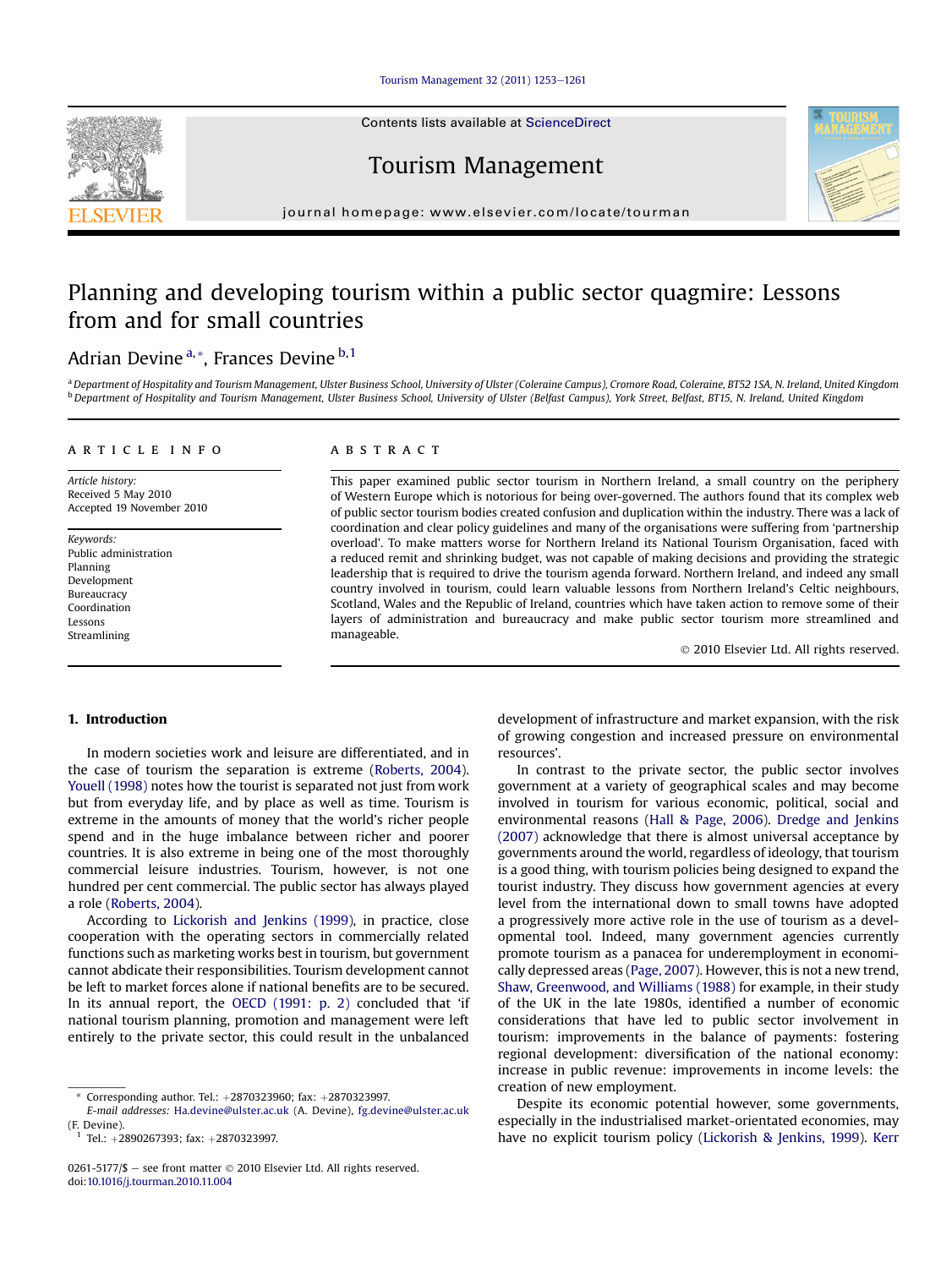[\(2003\)](#page--1-0), for example, in his study of tourism policy in Scotland, found that in comparison to other industries tourism was less of a government public policy priority than other sectors. This was due to the general approach of successive UK governments. Although they accepted that there was a need for administration and funding support for the tourism industry, they minimised and marginalised the formal development support roles.

Although there may be occasions when they appear unsupportive, unimaginative, uncooperative, discouraging or preoccupied with other disciplines, the tourism industry could not survive without government intervention. Governments, after all, have the necessary and legitimate power to provide the political stability, social infrastructure, security and the legal and financial framework to smooth the progress and development of tourism [\(Dredge &](#page--1-0) [Jenkins, 2007\)](#page--1-0). How governments use such powers and how they devise and implement policy and assess its impact will depend upon many factors including their political culture, socio-economic issues, environmental outlook, the political and economic power holders/ brokers and, of course, their perception of tourism on their economy and society. Furthermore, such policies will be influenced by the political philosophies and ideological preferences of the government of the day and the minister in charge, combined with the wider political environment in which they find themselves [\(Edgell, 1999\)](#page--1-0).

The [International Union of Tourism Organisations \(1974\)](#page--1-0), the forerunner to the World Tourism Organisation, in its discussion of the role of the state in tourism, identified five areas of public sector involvement in tourism: coordination, planning, legislation, regulation and entrepreneur stimulation. [Hall and Page \(2006\)](#page--1-0) have added two other functions to this list: a social tourism role, which is very significant in European tourism, and a broader role of interest protection. All seven functions are important and although Governments may not spend huge sums of money on tourism compared with their spending on health education, pensions and defence for example, the public sector has a vital role to play in tourism. The private sector recognises this and throughout the world industry representatives lobby central, regional and local government, demanding increased public sector support. Many governments have responded and in some countries, this has lead to an increase in the number of public sector agencies with a tourism remit. However, whilst any recognition of the industry is commendable, is it possible for a country to have too many public sector agencies involved in tourism, and if so, what affect does this have on tourism development?

This paper will address this issue by examining public sector tourism in Northern Ireland, a small country on the periphery of Western Europe which is notorious for being over-governed [\(Knox](#page--1-0) [& Carmichael, 2006](#page--1-0)). The first section of this paper will provide a brief insight into Northern Ireland's political history which will help explain why the country has become over-administered. The next section looks specifically at Northern Ireland's tourism industry and identifies the area of study. This is followed by the methodology which also introduces the public sector agencies in Northern Ireland which have a tourism remit. The discussion is also broken down into two parts, the first deals with the problems that over-administration has created whilst the second discusses the lessons Northern Ireland can learn from other small countries.

### 2. Northern Ireland's political background

The predominant feature of Northern Ireland political history since the late 1960s has been the struggle for independence. The 'troubles' in Northern Ireland, as they are often referred to, stem from the partition of Ireland. The island was partitioned in 1921, with the twenty six southern counties gaining independence (the Republic of Ireland) and the other six northern counties remaining part of the United Kingdom (Northern Ireland). However, the majority of Northern Ireland's Catholic/nationalist population were unhappy with this arrangement and wanted a single, united and independent Ireland. It was the civil rights campaign of the late 1960s that galvanised the Catholic/nationalist community and ignited the 'troubles'. The ensuing years of bloodshed and heartache that followed can only be described as a human crisis.

After thirty years of a bloody civil war in which over 3600 people had been killed and over 30,000 injured, the Good Friday Agreement (1998) was signed. This Agreement transformed politics in Northern Ireland. Devolved Government replaced Direct Rule from London thus providing a historic opportunity for the people of Northern Ireland to put aside the divisions and violence of the past and to move forward and build a stable future together.

However, the system of government which operated in Northern Ireland during the 'troubles' continues to have a major impact on how Northern Ireland is governed today. Since the 1970s quangos have become the mainstay of Northern Ireland's governmental architecture [\(Carmichael & Knox, 2004](#page--1-0)). [Greer \(2002\)](#page--1-0) discusses how quangos increased their power in the years of Direct Rule from London as the Secretary of State only spent a few days of the week in Northern Ireland. [Knox and Carmichael \(2005\)](#page--1-0) argue that quangos and civil servants had an enhanced role and disproportionate influence over the formulation, development and implementation of public policy in Northern Ireland compared to other parts of the United Kingdom ([Knox & Carmichael, 2006\).](#page--1-0) For example, in 2002 Northern Ireland had 118 quangos, responsible for an estimated  $£7$  billion out of a total £11 billion public expenditure [\(NIA, 2009\)](#page--1-0).

Quangos have certainly proved valuable as a tool for administering and delivering public services in a country torn apart by sectarian divisions ([Carmichael & Knox, 2004\)](#page--1-0). However, according to [Knox and Carmichael \(2006\)](#page--1-0), many quangos may well have outlived their usefulness in Northern Ireland despite their creditable showing as a device for political management. Questions of legitimacy and accountability have been raised, accompanied by concern over the efficiency and quality of services given the plethora of bodies that exist. This is in line with Birrell'[s \(2009\)](#page--1-0) argument that Northern Ireland is over-governed or at least, overadministered. Not surprisingly, there have been repeated calls for streamlining. Consequently, a major examination of the system of public administration was launched in June 2002, but [Knox and](#page--1-0) [Carmichael \(2006\)](#page--1-0) described this Reform of Public Administration (RPA) as little more than institutional tinkering and according to [Birrell \(2009\)](#page--1-0) the inherent problems remain.

#### 3. Northern Ireland's tourism industry

According to [Buckley and Klemm \(1993\)](#page--1-0) and [Wall \(1996\)](#page--1-0) the 'troubles' has been the main reason why tourism in Northern Ireland has not developed to its full potential. Between 1969-1971, for example, as violence escalated tourism numbers fell from 1,080,000 to 435,000 ([Greer, 2002\)](#page--1-0). The decline in visitor numbers was particularly hard on the holiday market and by 1973 holiday travel accounted for only 7% of all visitors [\(Symth, 1986\)](#page--1-0). The effects of civil unrest in Northern Ireland led the Financial Times in July 1978 to state that 'apart from whatever else they have done, the bombings, shootings and other horrors which go under the general rubric of 'the troubles' have in the past decade virtually wiped out the Northern Ireland tourist industry' (Financial Times 4 July 1978, cited in [Symth, 1986](#page--1-0): p. 120).

Not surprisingly tourism in Northern Ireland was affected by the negative media coverage as the region quickly gained an unpleasant image of terrorism ([Boyd, 2000; Wall, 1996; Wilson,](#page--1-0) [1993](#page--1-0)). [Donnelly \(2005\)](#page--1-0) discusses how Northern Ireland, and